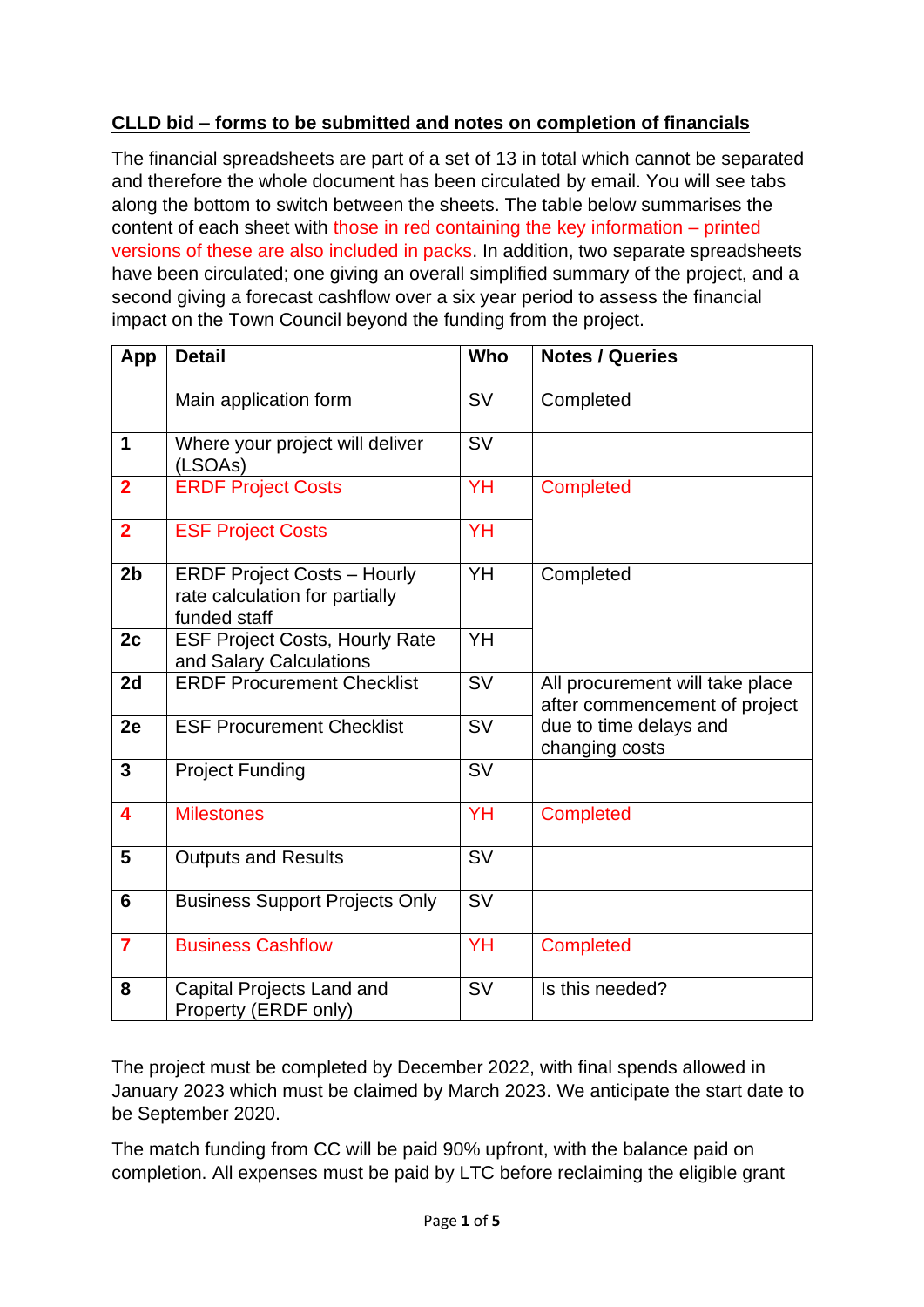element quarterly from CLLD. LTC will need to ensure it has sufficient funds to cover these payments (particularly the large capital payments) ahead of receipt of the grant funding.

Costs have been included gross of VAT while we await confirmation from the CC VAT experts that the site already has an 'opt to tax' and the implications to LTC, including the need to charge VAT on rents and reclaim VAT on project costs.

*NB – the project cannot include costs relating to statutory requirements e.g. First Aid, training*

## **Notes on completion of spreadsheets in appendix 2 project Costs**

### **ERDF element (workspace and business support)**

Capital – As part of the partnership arrangement, Cornwall Council (CC) will procure and instruct the planning, site preparation, delivery and installation of the workspace. The workspace will include connection to water and electricity, heating and hot water systems, and internal fittings such as washrooms etc.

CC will invoice LTC for these works (currently anticipated in four stage payments), which LTC will pay and then reclaim from the CLLD grant element.

## Direct Salaries partially funded

This shows the time for existing LTC staff charged to the project. Relevant staff will need to timesheet all their working hours showing which have been spent on the project. These costs are being split between the ERDF and ESF parts of the project and therefore 50% will be shown in each. They are projected as follows:

Town Clerk – Line Management 8 hours per week (split) – from commencement of project to final close.

RFO & Deputy Town Clerk – Financial management (accountable body responsibilities, set up new cost centre and nominal codes within accounts, monitoring cashflow, checking and approving invoices for payment, reporting to Council, overseeing/checking claim completion and submission to meet deadlines) – 2 hours per week (split)

Accounts clerk - paying invoices, monthly reconciliation, VAT return – 2 hours per week (split)

### Direct Salaries fully funded

New posts created by the project – both two-year fixed term contracts, these will also be split between the ERDF and ESF sections of the project. Recruitment processes to commence 01/10/20 with approx. 2 months to start date dependant on notice required from existing post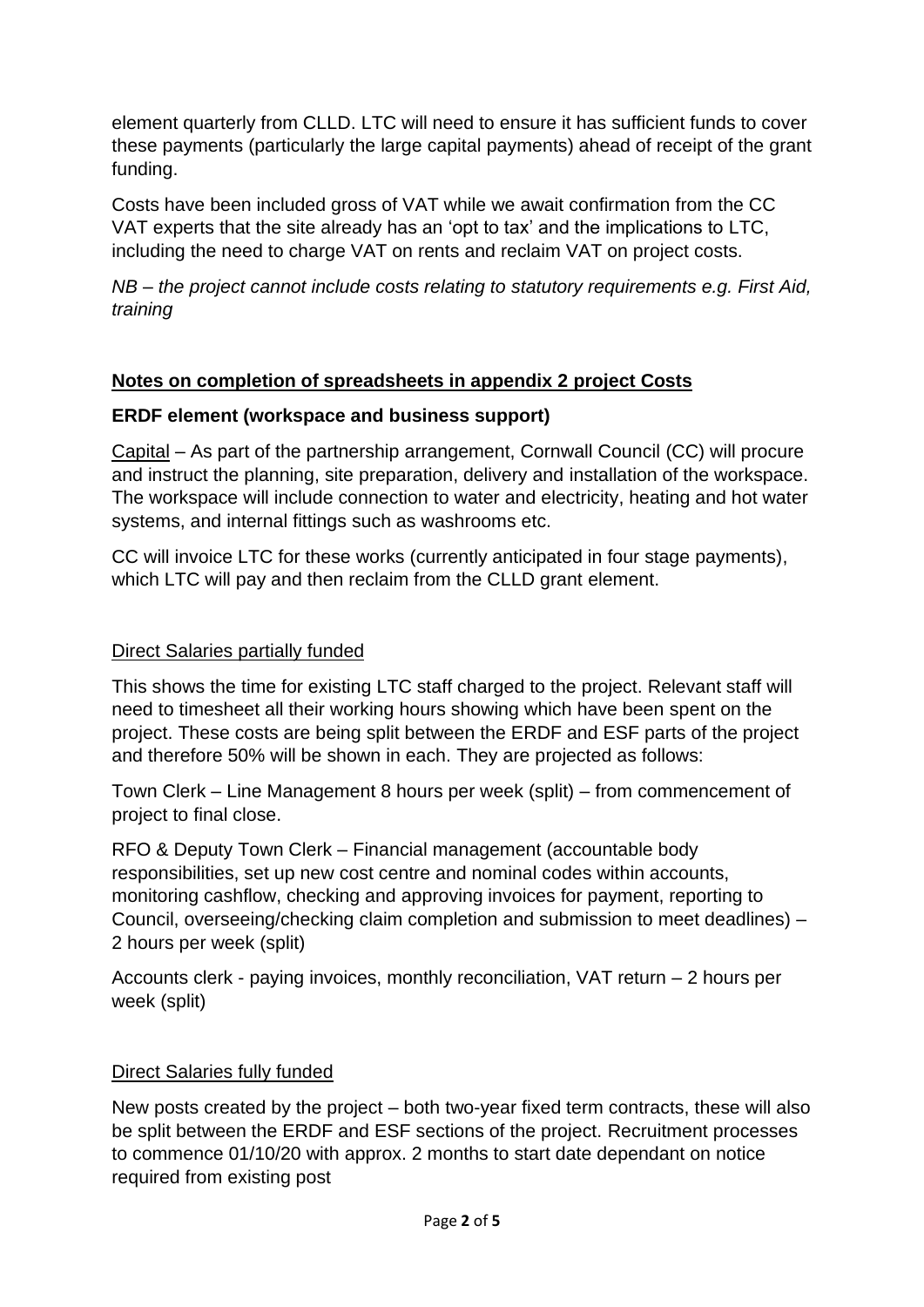Project manager – full time 37 hours per week (split) SCP21 – see draft job description

Project Assistant – part time 18 hours per week (split) SCP9 (same as Accounts clerk – will have accounting/claim responsibilities – advised grant claim process requires approx. 37 hours per quarter) – see draft job description

15% Overheads – automatically added - used for costs that don't have separate invoices e.g. project manager mobile phone

## Equipment and fittings

Fab lab – equipment required, and costings based on advice from Plymouth College of Art

Office and communal spaces – these costs are split between the ERDF/ESF and based on advice from our IT consultant and regular office supplies providers

- 2 x PC with Microsoft Office and set up £2,000
- Printer/copier/scanner £200
- 2 x desk with drawers and office chairs £700
- Lockable filing cabinet £150
- Guest chairs £150
- Office sundries (e.g. storage, filing, telephone handsets?, first aid box, fire extinguishers, blinds, flooring?) £1,800

### Total £5,000

Technician support contract – based on services offered by Plymouth College of Art and includes travel. First quarter 15 hours per week over three days to support setup and new project manager, assistant and tenants, then four hours per week for one year, then four hours per fortnight for remainder.

Stationery / Consumables – split between ERDF/ESF

### New Start up establishment

Running costs – lease payments, business rates, utilities, insurance, telephone, internet – *these should usually be covered by the applicant, but as a start-up we can include these costs for the first three quarters until all the units are tenanted plus three months. Income should then be sufficient to cover these costs and ensure the project is sustainable.*

This section may require a small amount of change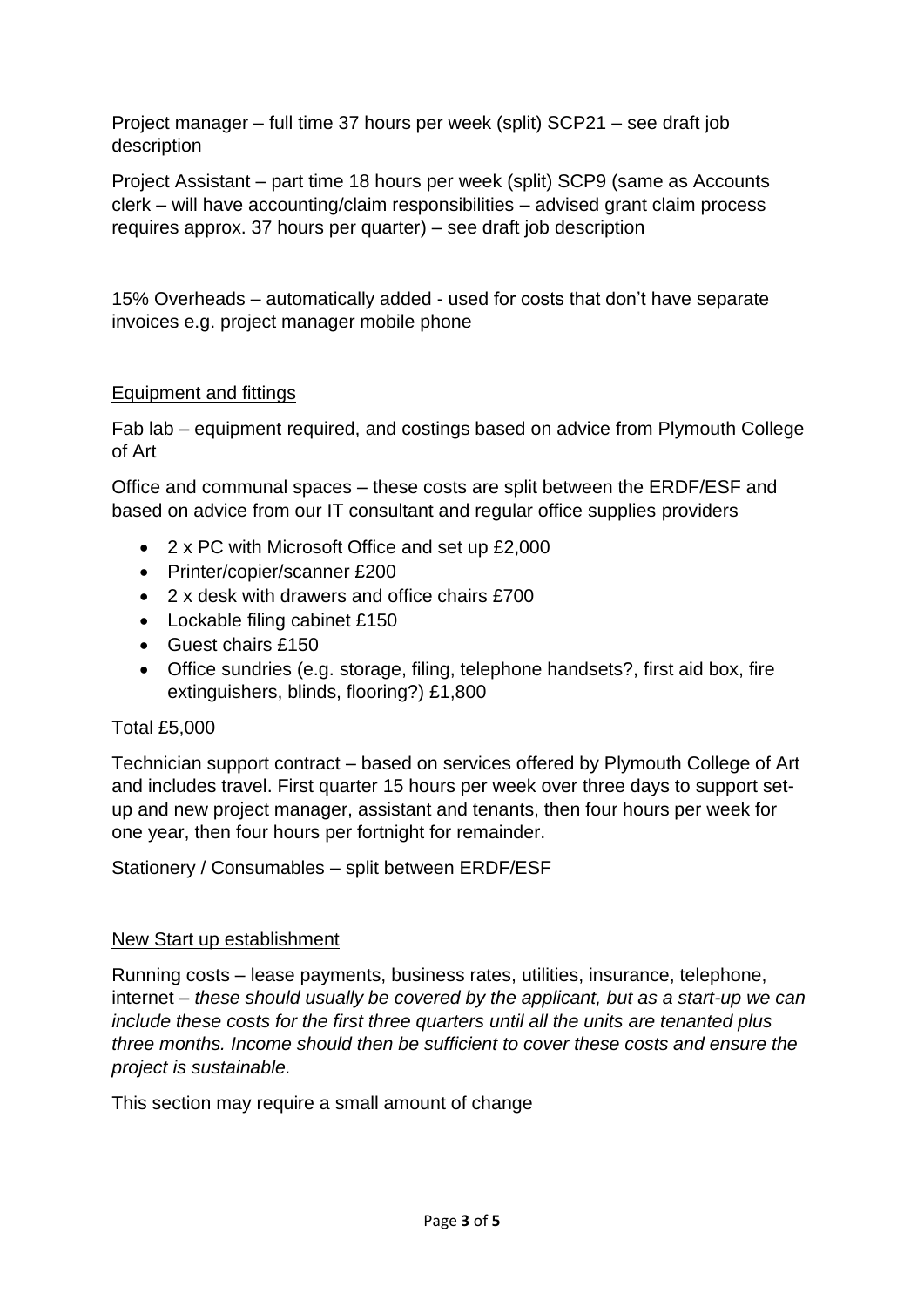### **Marketing**

### Leaflets and advertising

Promote project, availability of workspace, access to fab lab and mucky space, business support

Leaflets 500 x 2 @ £100 each plus 2 hours design time each @ £50 per hour (based on costs of Liskeard Unlocked printing), plus regular advertising in the Lyskerrys magazine which is delivered to the door of the target audience.

Website – includes hosting and support based on existing LTC costs. Set-up/design, project imagery and graphics, and digital marketing to be claimed from the ESF part of the project as it is difficult to split the individual costs.

### Business Support

The project must provide 12 hours to each participant – primarily done by project manager who must have business start-up/support experience

Aim for 3 master classes per annum – approx. £500 per session

LAMB £500 per quarter business support – Jackie Butler/LAMB helping people write about what they do for marketing purposes

Events and business workshops supporting wider businesses in town held quarterly, figures from previous events at Eliot House etc approx. £150 – may need to pay for speaker/presenters allow £500 total

#### Evaluation

CLLD advise we write a tender based around how costs are distributed – assume an initial £2,000, plus £2,000 after 12 months for interim report, plus £2,000 for 18 month review and £4,000 for final evaluation. Also, aware CRCC previously did this for about £10,000.

Error in the spreadsheet here - £2,000 to be removed (but could include VAT)

### **ESF element (training and upskilling to enable people to access the labour market)**

Salaries – as ERDF above

**Courses** 

Training delivery